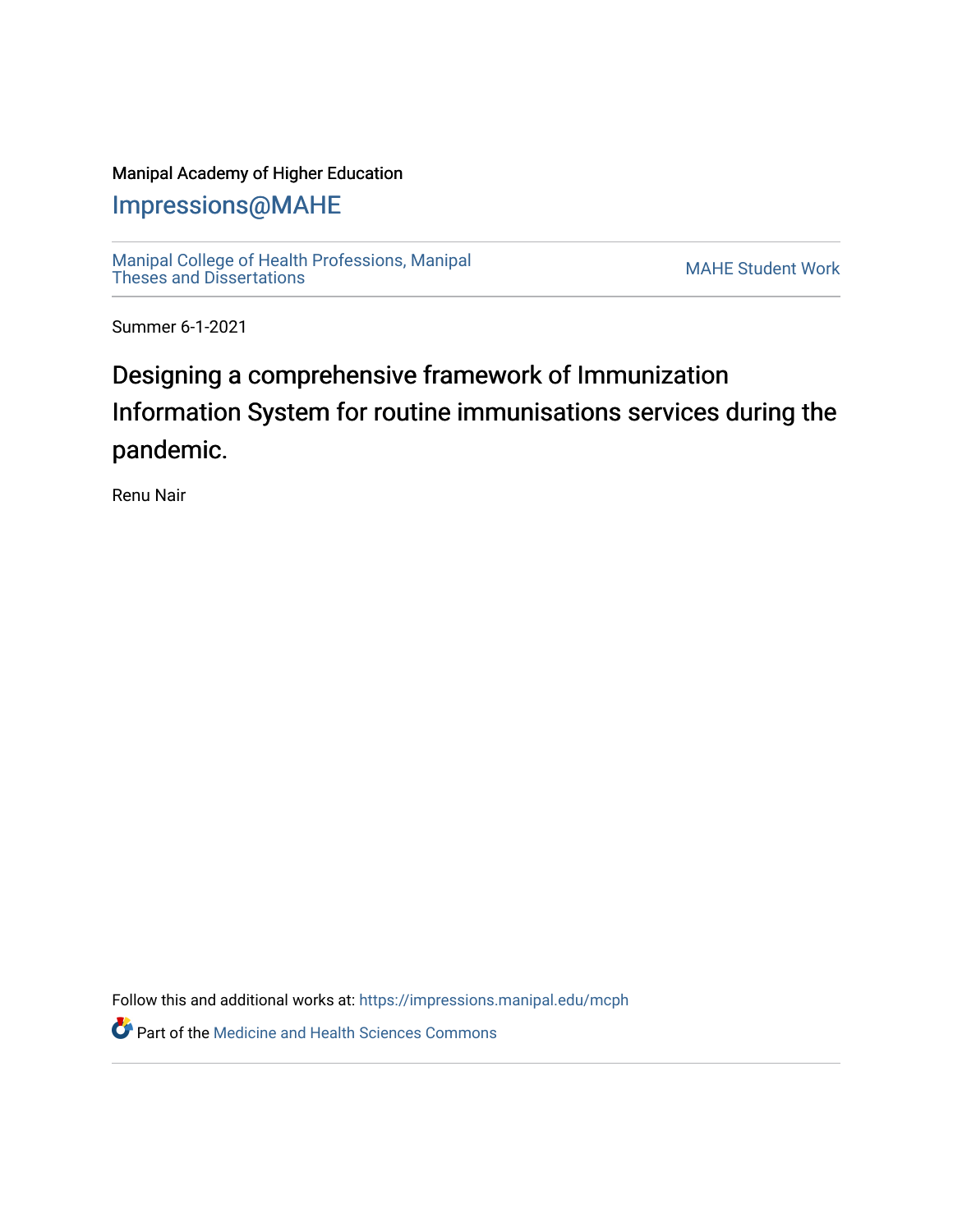# **DESIGNING A COMPREHENSIVE FRAMEWORK OF IMMUNISATION INFORMATION SYSTEM FOR ROUTINE IMMUNISATIONS SERVICES IN THE INDIAN HOSPITALS**



#### A dissertation submitted in partial fulfilment for the award of

#### **"Master of Health Information Management"** Degree to

#### **"MANIPAL ACADEMY OF HIGHER EDUCATION"**

**2021**

By

#### **RENU NAIR** Under the

#### Guidance of **PRAJWAL**

### **L. SALINS**

Asst. Lecturer; MCHP, MAHE Department of

Health Information Management

**Date: 28 June,2021**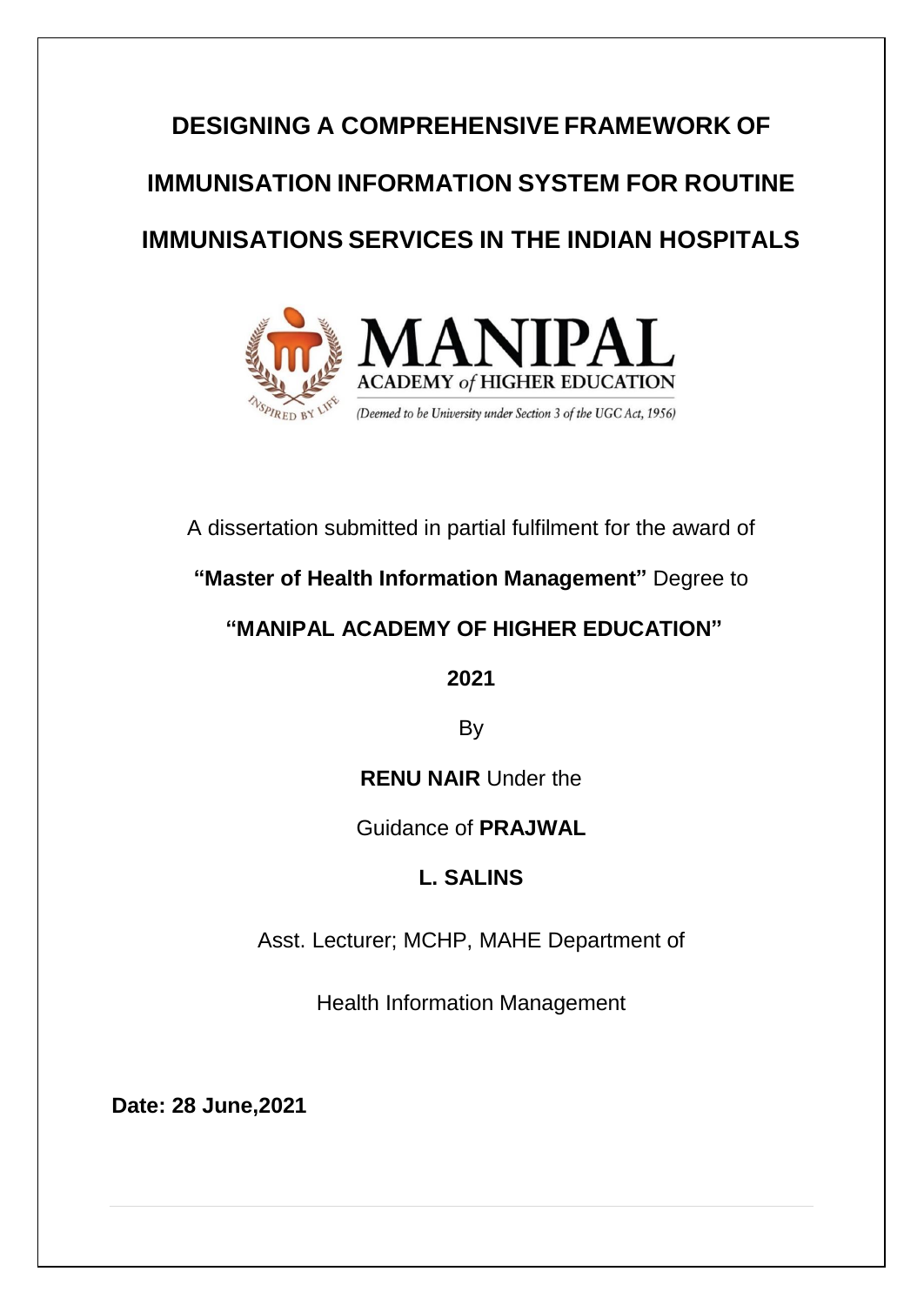## **ABSTRACT**

**TITLE:** Designing a comprehensive framework of immunisation information system for routine immunisations services in the Indian Hospitals.

**PURPOSE:** To limit the vaccination coverage gaps and the risks in infants prone to VPDs due to delayed discharge of immunization services, especially during the pandemic or emergency crisis in the Indian hospitals.

**BACKGROUND:** It is very crucial to discern the impact of 'Covid-19 lockdown on the routine vaccination services for individuals, especially infants and children'. The reduction of specific vaccines administered in the facilities will help us to better understand the intensity and the effect of 'Covid-19 on the routine immunization services.' Hence an Observational study was conducted in a tertiary hospital named Manipal Hospital in the Urban town of Bangalore city. The observational study was followed by designing a comprehensive framework of Immunization Information System (IIS) for the hospital to help the children prone to Vaccine Preventable Diseases (VPDs) and close the vaccination coverage gaps. The thesis mainly focuses on routinely tracking the non-immunized children, reducing vaccination coverage gaps and establish an effective and efficient vaccine delivery system in the hospital.

**METHODS:** The project is divided into two phases: Phase 1 followed by Phase 2.

Phase 1 is based on analysing and interpreting the observed immunization data and drawing conclusion on the impact of lockdown on the infant immunization delivery in the hospital. The total of six month's vaccination coverage data of 'pre-lockdown period' and 'post-lockdown period' is observed. Pre and post lockdown period's, vaccination data of infants from birth to six months of age and the vaccine rate of DTwP is observed and analysed. Finally, the vaccination coverage rate between the two periods is computed using the Vaccination Coverage Formula and the result is interpreted and concluded.